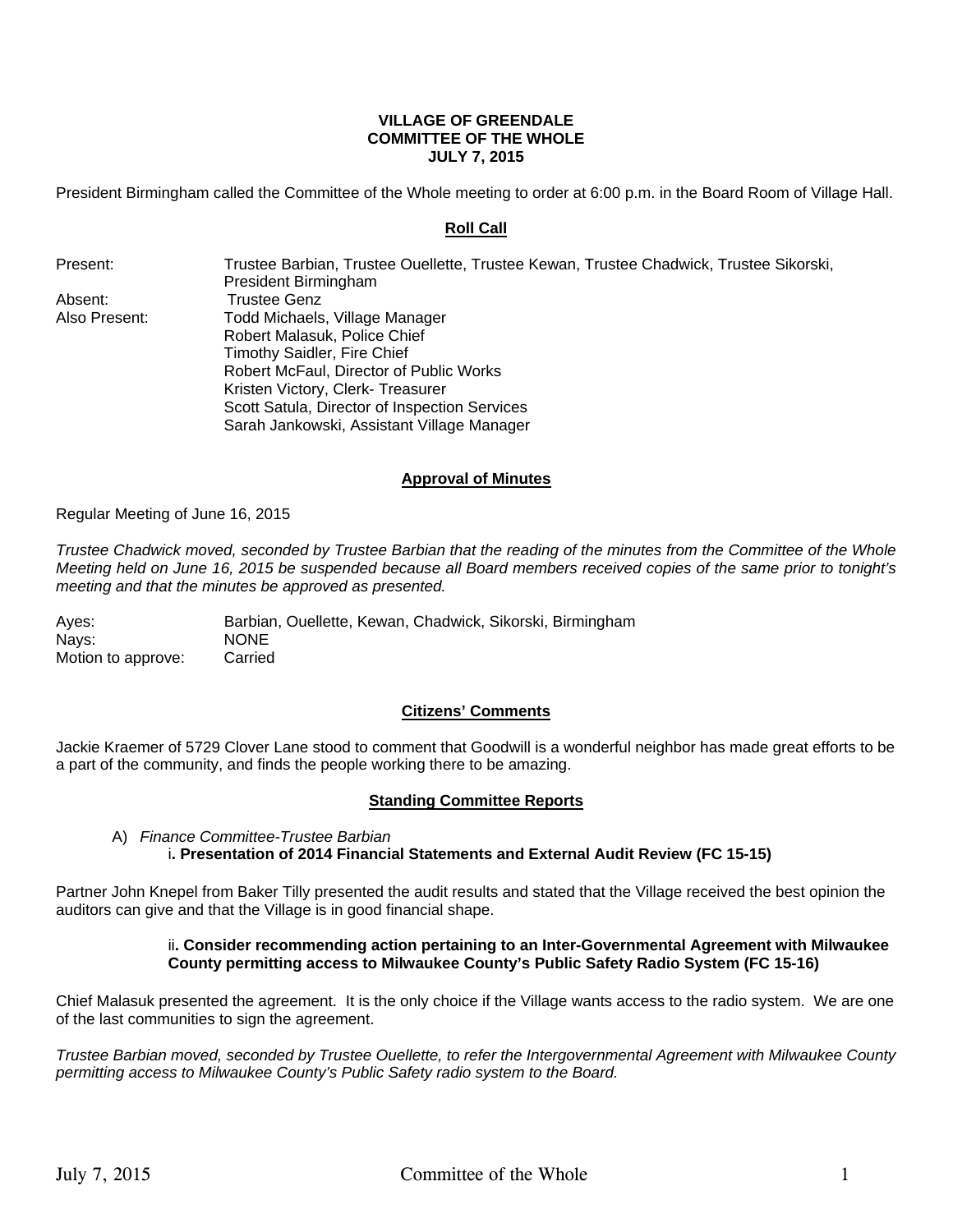# **iii. Consider recommending approval of Applications for Beverage Operator Liquor Licenses (FC 15-17)**

| <b>Beverage Operator</b> | <b>Establishment</b> |
|--------------------------|----------------------|
| Jamie Lynn Denk          | Ruby Tuesday         |
| Kurt Dillman             | Walgreens            |
| Mark Sokolowski          | Wal-Mart             |
| Jonathan Jorgensen       | Ricardo's            |
| Melissa Kroll            | Old World Deli       |
| Jacalyn Hauke            | Wal-Mart             |
| Debra Krueger            | Walgreens            |

*Trustee Barbian moved, seconded by Trustee Ouellette, to refer the listed Beverage Operators to the Board for approval.* 

| Ayes:            | Barbian, Ouellette, Kewan, Chadwick, Sikorski, Birmingham |
|------------------|-----------------------------------------------------------|
| Nays:            | <b>NONE</b>                                               |
| Motion to Refer: | Carried                                                   |

## **iv. Finance Committee Internal Audit Review of Bills Presented for Payment**

Trustee Barbian stated that he chose several payments at random and checked them for adherence to Village standards for the payment of bills and all those audited were up to internal audit standards.

## **v. Approval of Accounts Payable checks for payment**

*Trustee Barbian moved, seconded by Trustee Ouellette, to refer checks numbered 50346-50443 in the amount of \$312,752.41, ACH payments in the amount of \$497,601.50 and PCard purchases in the amount of \$169,850.59 for a total of \$980,204.50 to the Board for approval.* 

Ayes: Barbian, Ouellette, Kewan, Chadwick, Sikorski, Birmingham Nays: NONE Motion to Refer: Carried

#### **vi. Status of Accounts – June 30, 2015**

Clerk-Treasurer Victory stated that she was pleased with the clean audit for 2014.

*B) Plan Commission-Trustee Chadwick* 

#### NOTHING TO DISCUSS

*C) Library Board-Trustee Sikorski* 

# NOTHING TO DISCUSS

*D) Public Works Committee-Trustee Sikorski* 

# NOTHING TO DISCUSS

*E) Board of Health-Trustee Genz*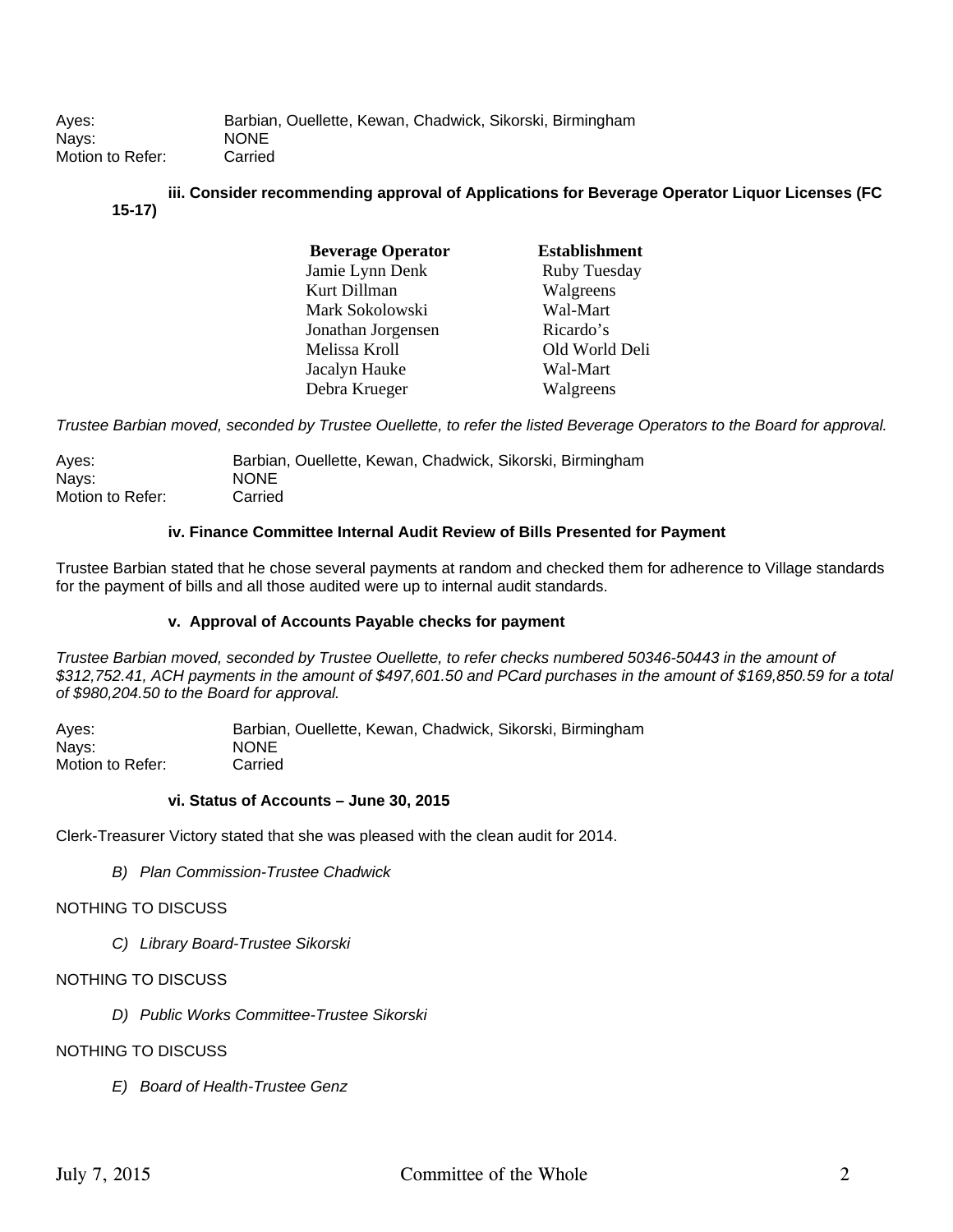# NOTHING TO DISCUSS

*F) Public Health, Welfare & Safety-Trustee Barbian* 

NOTHING TO DISCUSS

*G) Park & Recreation-Trustee Ouellette* 

NOTHING TO DISCUSS

# **Old Business:**

## **A) Board and Committee Appointments & Resignations.**

President Birmingham made two new appointments: Bill Kewan as an alternate on the Board of Review and Rich Bussalachi to the Public Celebrations Committee.

*Trustee Barbian moved, seconded by Trustee Ouellette to refer the appointments to the Board for confirming.* 

Ayes: Barbian, Ouellette, Kewan, Chadwick, Sikorski, Birmingham Nays: NONE<br>
Motion to Refer: Carried Motion to Refer:

#### **New Business:**

#### **A) COW 15-09, BOT 15-29 Consider recommending action on participation with the Milwaukee County Aerotropolis Corporation.**

Manager Micheals presented the question does the Board wish to remain a continuing participant with Milwaukee County Aerotropolis Corporation and that our surrounding communities continue to participate in it. Staff was instructed to pursue having the Director of the Corporation come and speak to the Board.

## **B) COW 15-10, BOT 15-30 Consider recommending action on the Village's 2016 Community Development Block Grant (CDBG) Application Projects and consider approving Resolution No. R2015-03 Village 2016 Community Development Block Grant (CDBG) Application Projects**

Assistant Village Manager Jankowski presented. Since the only CDBG funding the Village is qualified for is for a Senior Center, staff is recommending requesting \$10,000 for the Adult Services program coordinator and \$25,000 for an annex addition to the Hose Tower for storage. The Board would like to request the entire cost of the annex addition (\$80,000).

*Trustee Barbian moved, seconded by Trustee Ouellette, to refer Resolution No. R2015-03 with the amendment to change the \$25,000 request to \$80,000 to the Board for approval.* 

| Aves:            | Barbian, Ouellette, Kewan, Chadwick, Sikorski, Birmingham |
|------------------|-----------------------------------------------------------|
| Navs:            | <b>NONE</b>                                               |
| Motion to Refer: | Carried                                                   |

## **C) COW 15-11, BOT 15-31 Consider recommending action pertaining to the selection of a site for the Village's new Fire Station. Presented by Zimmerman Architectural Studios.**

Zimmerman Architectural Studios presented the three options for the Fire Station location they had been asked by the Board to analyze.

*Trustee Barbian moved, seconded by Trustee Ouellette, to refer Option #3 (having the Fire Station adjacent to the existing Police Station) to the Board for approval.*